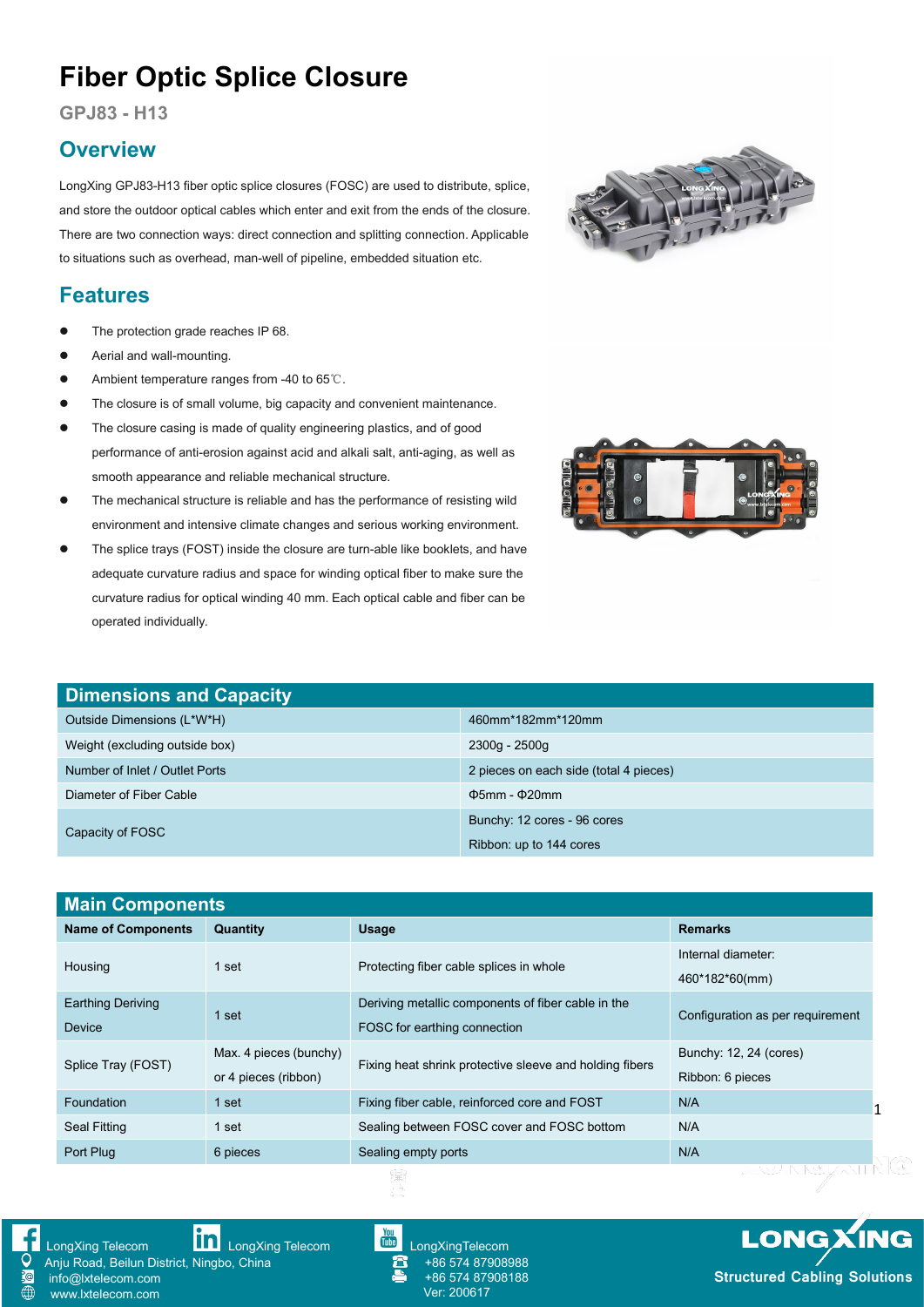| <b>Main Accessories and Special Tools</b> |            |                                                                      |                                    |  |
|-------------------------------------------|------------|----------------------------------------------------------------------|------------------------------------|--|
| <b>Name of Components</b>                 | Quantity   | <b>Usage</b>                                                         | <b>Remarks</b>                     |  |
| <b>Heat Shrink Protective Sleeve</b>      | N/A        | Protecting fiber splices                                             | Configuration as per capacity      |  |
| Nylon Tie                                 | N/A        | Fixing fiber with protective coat                                    | Configuration as per capacity      |  |
| <b>Insulation Tape</b>                    | 1 roll     | Enlarging diameter of fiber cable for easy fixing                    | N/A                                |  |
| Seal Tape                                 | 1 roll     | Enlarging diameter of fiber cable which fits in with seal<br>fitting | Configuration as per specification |  |
| Hanging Hook                              | 1 set      | For aerial use                                                       | N/A                                |  |
| <b>Earthing Wire</b>                      | 1 piece    | Putting through between earthing devices                             | Configuration as per requirement   |  |
| Abrasive Cloth                            | 1 piece    | Scratching fiber cable                                               | N/A                                |  |
| Labeling Paper                            | 1 piece    | Labeling fiber                                                       | N/A                                |  |
| Special Wrench                            | 3 piece    | Fixing bolts, tightening nut of reinforced core                      | N/A                                |  |
| Desiccant                                 | 1 bag      | Put into FOSC before sealing for desiccating air                     | Configuration as per requirement   |  |
| <b>Buffer Tube</b>                        | Customized | Hitched to fibers and fixed with FOST, managing buffer               | Configuration as per requirement   |  |

# **Necessary Tools for Installation**

| Supplementary Materials (to be provided by operator) |                              |  |
|------------------------------------------------------|------------------------------|--|
| <b>Name of Materials</b>                             | <b>Usage</b>                 |  |
| Scotch Tape                                          | Labeling, temporarily fixing |  |
| Ethyl Alcohol                                        | Cleaning                     |  |
| Gauze                                                | Cleaning                     |  |

| Special Tools (to be provided by operator) |                                          |  |
|--------------------------------------------|------------------------------------------|--|
| <b>Name of Tools</b>                       | Usage                                    |  |
| <b>Fiber Cutter</b>                        | Cutting off fibers                       |  |
| <b>Fiber Stripper</b>                      | Strip off protective coat of fiber cable |  |
| Combo Tools                                | Assembling FOSC                          |  |

| Universal Tools (to be provided by operator) |                                         |  |
|----------------------------------------------|-----------------------------------------|--|
| <b>Name of Tools</b>                         | <b>Usage and Specification</b>          |  |
| Band tape                                    | Measuring fiber cable                   |  |
| Pipe cutter                                  | Cutting fiber cable                     |  |
| Electrical cutter                            | Take off protective coat of fiber cable |  |
| Combination pliers                           | Cutting off reinforced core             |  |
| Screwdriver                                  | Crossing/Paralleling screwdriver        |  |
| Scissor                                      | N/A                                     |  |
| Waterproof cover                             | Waterproof, dust-proof                  |  |
| Metal wrench                                 | Tightening nut of reinforced core       |  |



[LongXing](https://www.linkedin.com/company/longxing-telecom) Telecom **LILLI** LongXing Telecom Lulling [LongXingTelecom](https://www.youtube.com/user/LongXingTelecom) and CongXingTelecom

Anju Road, Beilun District, Ningbo, China info@lxtelecom.com

[www.lxtelecom.com](http://www.lxtelecom.com/)

+86 574 87908988 +86 574 87908188

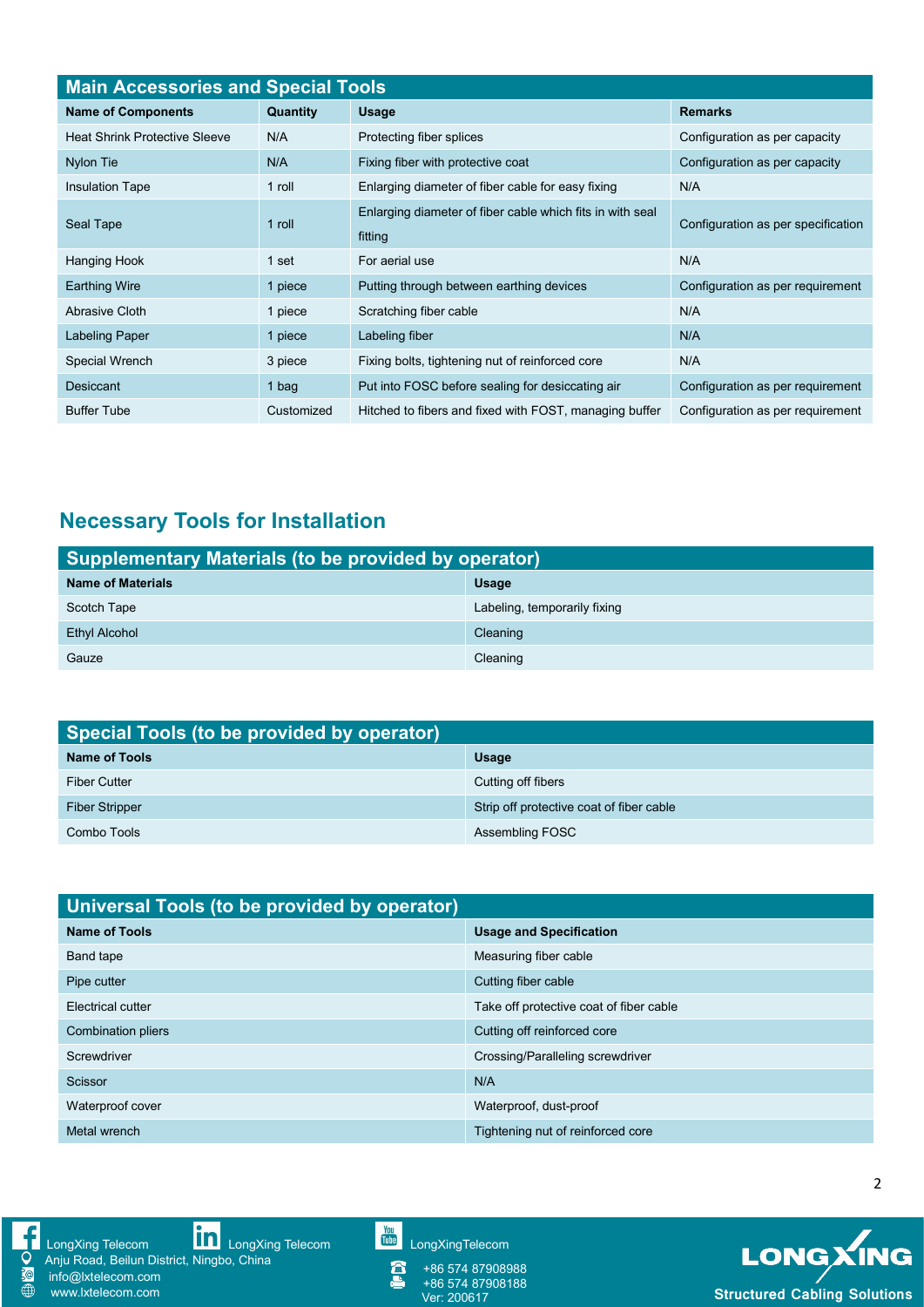| Splicing and Testing Instruments (to be provided by operator) |                                |  |
|---------------------------------------------------------------|--------------------------------|--|
| Name of instruments                                           | <b>Usage and Specification</b> |  |
| <b>Fusion Splicing Machine</b>                                | Fiber splicing                 |  |
| <b>OTDR</b>                                                   | Splicing testing               |  |
| Provisional splicing tools                                    | Provisional testing            |  |

**Notice: The above-mentioned tools and testing instruments should be provided by the operators themselves.**

| <b>Shipping Information</b> |                    |          |                   |                             |
|-----------------------------|--------------------|----------|-------------------|-----------------------------|
| <b>Specification</b>        | <b>Carton Size</b> | Capacity | <b>Net Weight</b> | <b>Remarks</b>              |
| Inner Box                   | 475mm*195mm*127mm  | 1 pc     | 2.4kg - 2.6kg     | Configuration as per weight |
| <b>Outer Box</b>            | 615mm*480mm*410mm  | 9 pcs    | 21.6kg - 23.4kg   | Configuration as per weight |

## **Part Details**







[LongXing](https://www.linkedin.com/company/longxing-telecom) Telecom **LILLI** LongXing Telecom Lulling [LongXingTelecom](https://www.youtube.com/user/LongXingTelecom) and CongXingTelecom Anju Road, Beilun District, Ningbo, China info@lxtelecom.com [www.lxtelecom.com](http://www.lxtelecom.com/)

<u>Ş@</u>  $\overline{\oplus}$ 



+86 574 87908988 +86 574 87908188



3